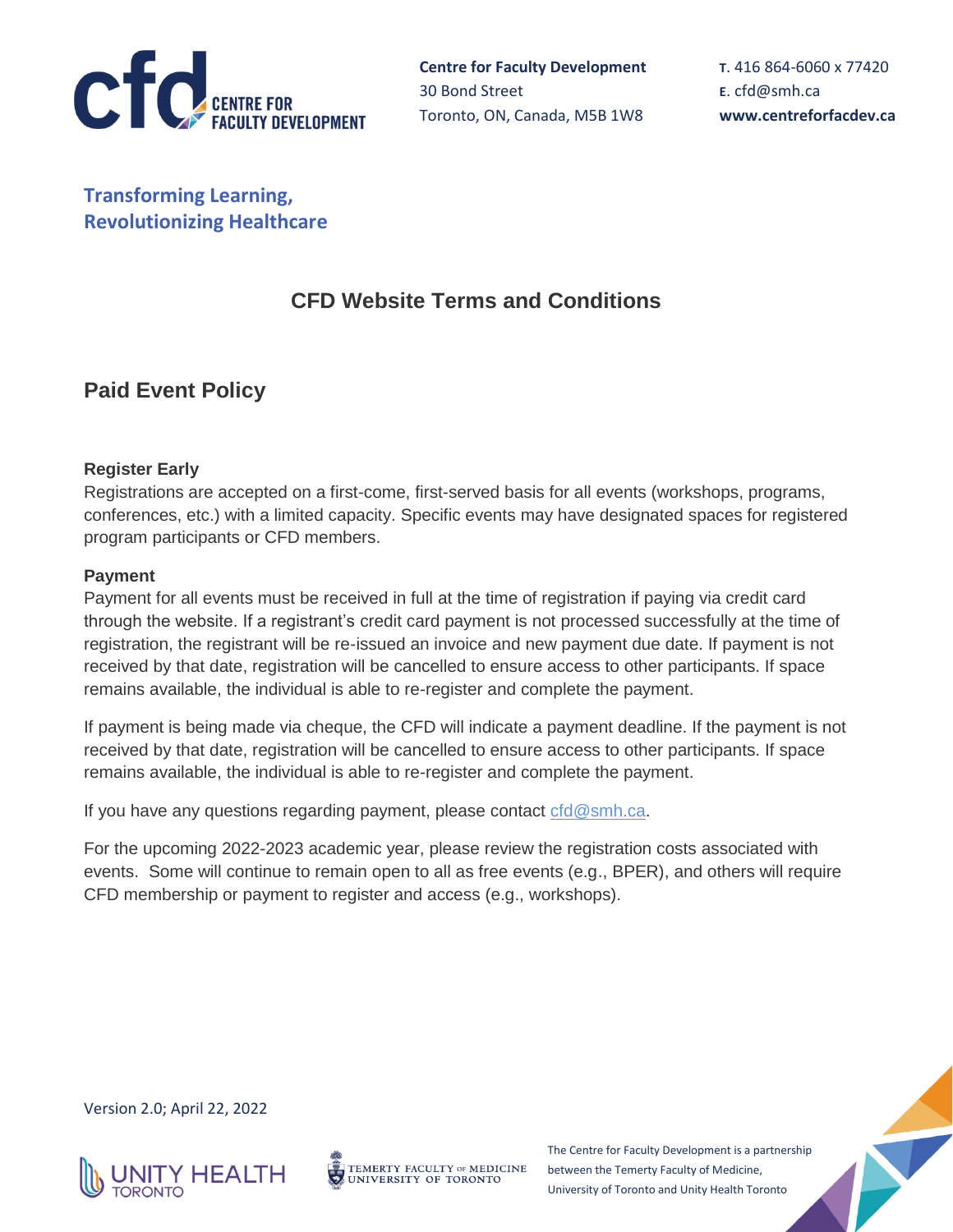

**Centre for Faculty Development** 30 Bond Street Toronto, ON, Canada, M5B 1W8

**T**. 416 864-6060 x 77420 **E**. [cfd@smh.ca](mailto:cfd@smh.ca) **www.centreforfacdev.ca**

# **Transforming Learning, Revolutionizing Healthcare**

# **Cancellations and Refund Policy**

## **Workshops**

Refunds will not be issued for cancellations made by the registrant. If a registrant cancels a registration, a credit (with a value of equal amount) will be issued, which can be used to register for a future workshop within one calendar year of the original workshop date.

Cancellation requests must be made no later than five business days before the workshop date to receive a credit. Cancellation requests issued within five business days will not be provided with a credit and will forfeit the registration fee. Registration is non-transferable. Exceptions are determined on a case-by-case basis (please contact cfd@smh.ca).

### **Conferences**

Due to high demand, all cancellations must be requested two weeks before the conference start date to receive a full refund. Please note that a \$50 administrative fee is non-refundable. If a cancellation is requested within two weeks of the conference start date, the participant forfeits all fees paid. Exceptions are determined on a case-by-case basis (please contact cfd@smh.ca).

#### **Programs**

Due to high program demand, all short course programs (programs that are less than one month in duration) cancellations must be requested at least two weeks before the program start date to receive a full refund. All longitudinal program (programs that are greater than one month in duration) cancellations must be requested at least two months before the program start date to receive a full refund. Please note that the \$50 administrative fee is non-refundable. If a cancellation is requested within two months of the longitudinal program start date, the participant forfeits all fees paid. Exceptions are determined on a case-by-case basis. See below for payment information specific to the NEAL program.

### **NEAL**

The CFD will retain a processing fee of \$350 for registrants who withdraw from the NEAL program up to one month before the program start date and a processing fee of \$1,000 for registrants who withdraw from the program within one month of the program start date. Exceptions are determined on a case-bycase basis, in consultation with the program lead and coordinator. No refunds will be issued should a cancellation occur after the program start date. Refund requests must be received by email at cfd@smh.ca.

Version 2.0; April 22, 2022



TEMERTY FACULTY OF MEDICINE UNIVERSITY OF TORONTO

The Centre for Faculty Development is a partnership between the Temerty Faculty of Medicine, University of Toronto and Unity Health Toronto